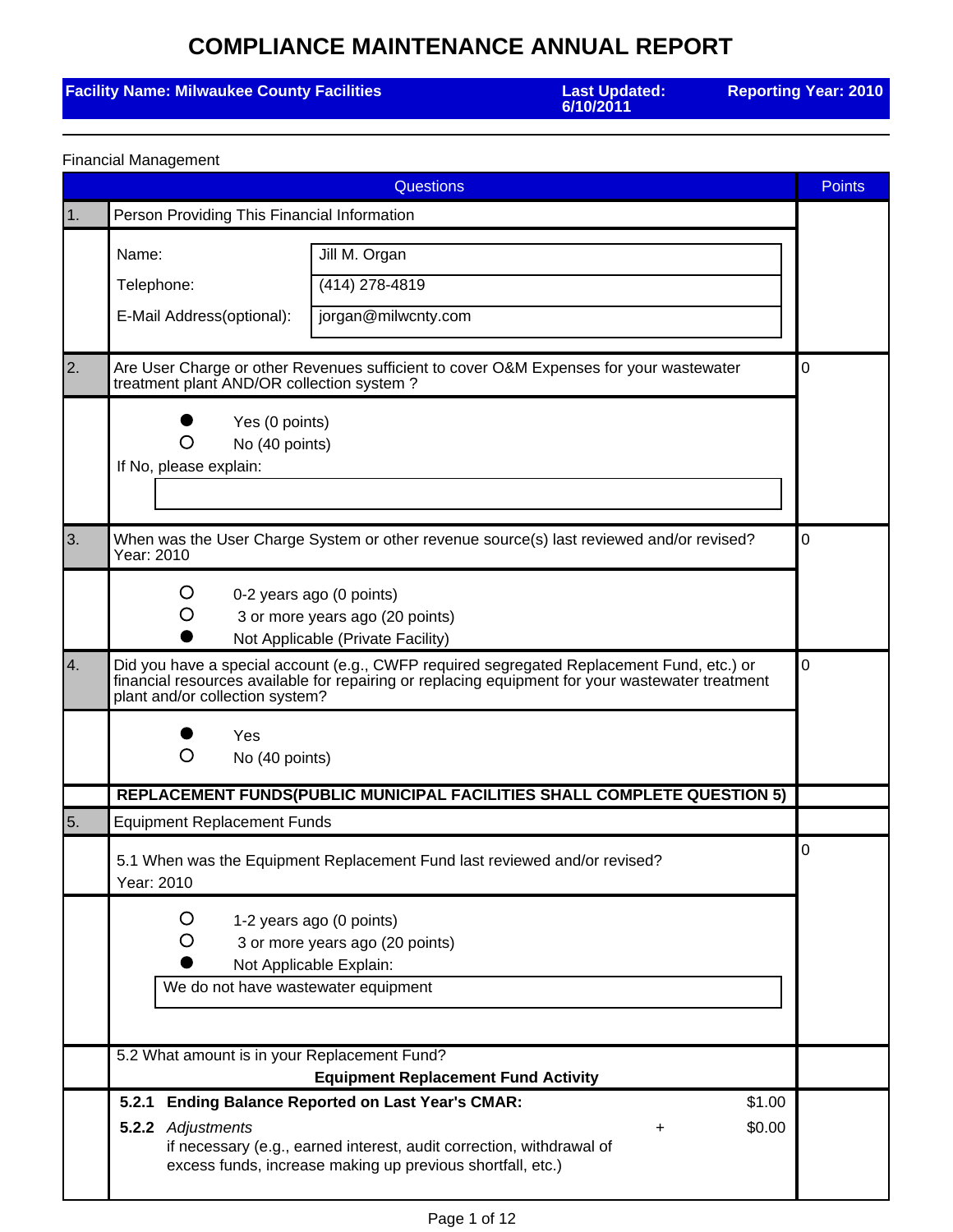| <b>Facility Name: Milwaukee County Facilities</b>                                                                                                                                                                                                                                                                                                                                                                                                                            | <b>Last Updated:</b><br>6/10/2011                                                                                                                                                                                                                                                                                |                                     | <b>Reporting Year: 2010</b> |  |  |  |  |
|------------------------------------------------------------------------------------------------------------------------------------------------------------------------------------------------------------------------------------------------------------------------------------------------------------------------------------------------------------------------------------------------------------------------------------------------------------------------------|------------------------------------------------------------------------------------------------------------------------------------------------------------------------------------------------------------------------------------------------------------------------------------------------------------------|-------------------------------------|-----------------------------|--|--|--|--|
| <b>Financial Management (Continued)</b>                                                                                                                                                                                                                                                                                                                                                                                                                                      |                                                                                                                                                                                                                                                                                                                  |                                     |                             |  |  |  |  |
| 5.2.3 Adjusted January 1st Beginning Balance                                                                                                                                                                                                                                                                                                                                                                                                                                 |                                                                                                                                                                                                                                                                                                                  | \$1.00                              |                             |  |  |  |  |
|                                                                                                                                                                                                                                                                                                                                                                                                                                                                              | 5.2.4 Additions to Fund (e.g., portion of User Fee, earned interest, etc.)<br>\$0.00<br>$\ddot{}$                                                                                                                                                                                                                |                                     |                             |  |  |  |  |
| - use description box 5.2.5.1 below*.)                                                                                                                                                                                                                                                                                                                                                                                                                                       | 5.2.5 Subtractions from Fund (e.g., equipment replacement, major repairs<br>\$0.00                                                                                                                                                                                                                               |                                     |                             |  |  |  |  |
|                                                                                                                                                                                                                                                                                                                                                                                                                                                                              | 5.2.6 Ending Balance as of December 31st for CMAR Reporting Year<br>\$1.00                                                                                                                                                                                                                                       |                                     |                             |  |  |  |  |
| (All Sources: This ending balance should include all Equipment Replacement<br>Funds whether held in a bank account(s), certificate(s) of deposit, etc.)                                                                                                                                                                                                                                                                                                                      |                                                                                                                                                                                                                                                                                                                  |                                     |                             |  |  |  |  |
| *5.2.5.1. Indicate adjustments, equipment purchases and/or major repairs from 5.2.5 above                                                                                                                                                                                                                                                                                                                                                                                    |                                                                                                                                                                                                                                                                                                                  |                                     |                             |  |  |  |  |
| 5.3 What amount should be in your replacement fund?<br>can be found by clicking the HELP option button.)<br>than the amount that should be in it(#5.3)?<br>Yes<br>O<br>No Explain:                                                                                                                                                                                                                                                                                           | \$1.00<br>(If you had a CWFP loan, this amount was originally based on the Financial Assistance Agreement<br>(FAA) and should be regularly updated as needed. Further calculation instructions and an example<br>5.3.1 Is the Dec. 31 Ending Balance in your Replacement Fund above (#5.2.6) equal to or greater |                                     |                             |  |  |  |  |
| <b>Future Planning</b><br>6.                                                                                                                                                                                                                                                                                                                                                                                                                                                 |                                                                                                                                                                                                                                                                                                                  |                                     |                             |  |  |  |  |
| 6.1 During the next ten years, will you be involved in formal planning for upgrading, rehabilitating<br>or new construction of your treatment facility or collection system?<br>Yes (If yes, please provide major project information, if not already listed below)<br>O<br>No                                                                                                                                                                                               |                                                                                                                                                                                                                                                                                                                  |                                     |                             |  |  |  |  |
| <b>Project Description</b>                                                                                                                                                                                                                                                                                                                                                                                                                                                   | <b>Estimated Cost</b>                                                                                                                                                                                                                                                                                            | Approximate<br>Construction<br>Year |                             |  |  |  |  |
| Complete construction for manhole and pipe rehabilitation.<br>Complete Management Plan, Overflow Response Plan,<br>Communication Plan, and Audit Plan.<br>Continue to update Cityworks and G.I.S. sanitary sewer<br>mapping and database.                                                                                                                                                                                                                                    | \$61,031.32                                                                                                                                                                                                                                                                                                      | 2009                                |                             |  |  |  |  |
| Departmental work: Training for inspections, inspect 25%<br>sanitary sewer manholes, televising, cleaning, dye water<br>testing, smoke testing, field investigations, document<br>organization and submittal, CMOM annual meetings and<br>activities.                                                                                                                                                                                                                        | \$33,401.90                                                                                                                                                                                                                                                                                                      | 2009                                |                             |  |  |  |  |
| A&E work: Train departments to perform inspections, search<br>record drawings, update GIS mapping and databases, upload<br>inspection reports and convert information to City Works, view<br>CCTV video, analyze inspection data, prepare list of<br>recommended projects, prepare list of recommended<br>inspections for following year, annual CMOM meetings, prepare<br>MMSD I/I Management Annual Progress Report, Prepare<br>WDNR Compliance Maintenance Annual Report. | \$31,066.00                                                                                                                                                                                                                                                                                                      | 2009                                |                             |  |  |  |  |
|                                                                                                                                                                                                                                                                                                                                                                                                                                                                              |                                                                                                                                                                                                                                                                                                                  |                                     |                             |  |  |  |  |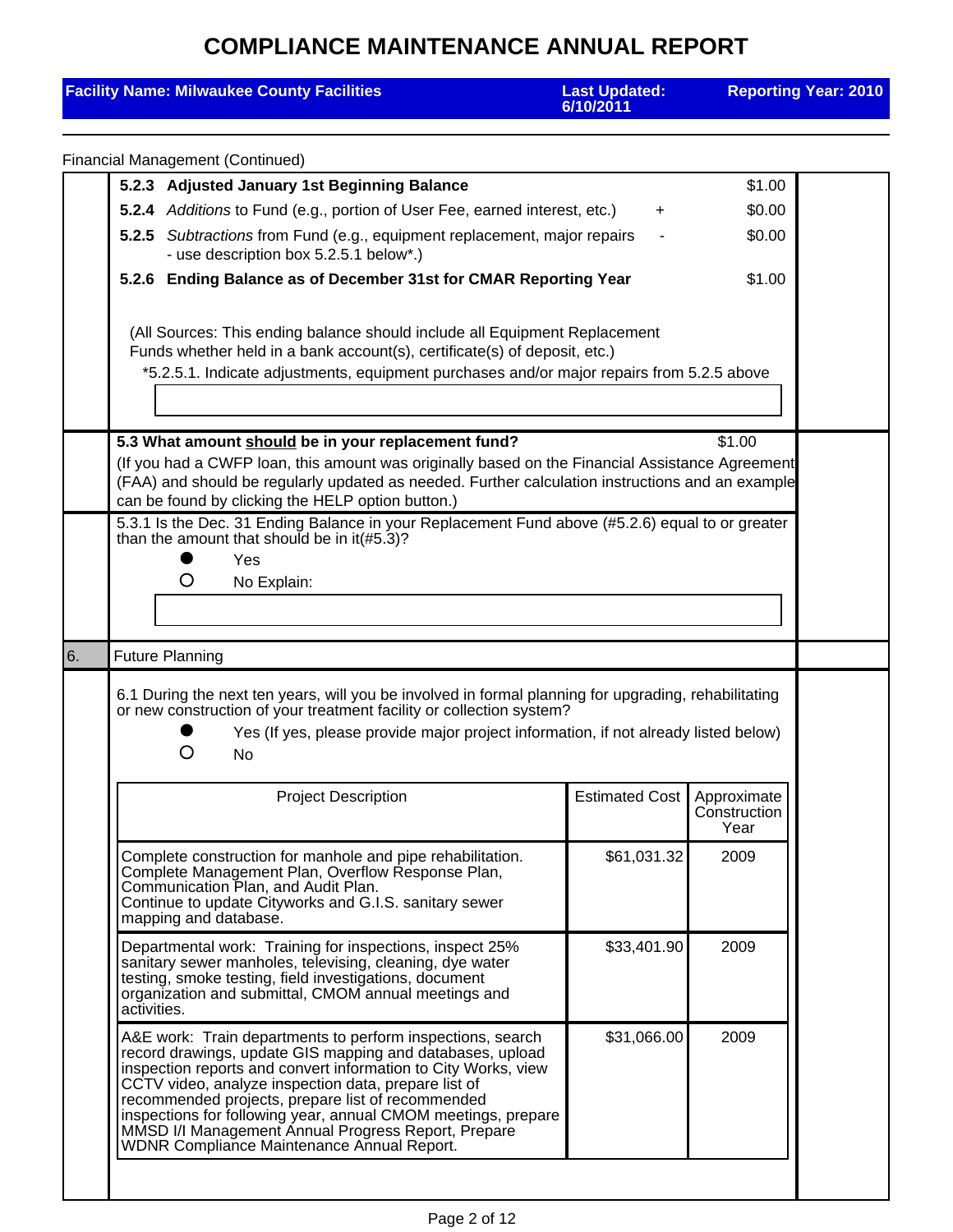#### **Facility Name: Milwaukee County Facilities**

**6/10/2011**

**Reporting Year: 2010**

#### Financial Management (Continued)

| Countywide Sanitary Sewers: Airport, HOC, and Transit<br>Sanitary Sewer Rehabilitation and Countywide CCTV                                                                                                                                                                                                                                                                                                                                                                                                                                                                                                                                 | \$75,252.90    | 2010 |  |
|--------------------------------------------------------------------------------------------------------------------------------------------------------------------------------------------------------------------------------------------------------------------------------------------------------------------------------------------------------------------------------------------------------------------------------------------------------------------------------------------------------------------------------------------------------------------------------------------------------------------------------------------|----------------|------|--|
| Inspect 25% sanitary sewer manholes, televising, cleaning, dye<br>water testing, smoke testing, field investigations, document<br>organization and submittal, CMOM annual meetings and<br>activities, continually update GIS mapping and databases,<br>upload inspection reports and convert information to City<br>Works, view CCTV video, search record drawings, analyze<br>inspection data, prepare list of recommended projects, prepare<br>list of recommended inspections for following year, annual<br>CMOM meetings, prepare MMSD I/I Management Annual<br>Progress Report, Prepare WDNR Compliance Maintenance<br>Annual Report. | \$175,773.44   | 2010 |  |
| Inspect 25% sanitary sewer manholes, televising, cleaning, dye<br>water testing, smoke testing, field investigations, document<br>organization and submittal, CMOM annual meetings and<br>activities, continually update GIS mapping and databases,<br>upload inspection reports and convert information to City<br>Works, view CCTV video, search record drawings, analyze<br>inspection data, prepare list of recommended projects, prepare<br>list of recommended inspections for following year, annual<br>CMOM meetings, prepare MMSD CMOM Program Annual<br>Report, Prepare WDNR Compliance Maintenance Annual<br>Report.            | \$200,000.00   | 2011 |  |
| Begin CMOM Readiness Review, sanitary sewer database, and<br>manhole inspection program.                                                                                                                                                                                                                                                                                                                                                                                                                                                                                                                                                   | \$10,259.71    | 2005 |  |
| Create sanitary sewer database, inspect manhole tops, begin<br>abandoning unused sewers, begin SSES, continue CMOM<br>Readiness Review.                                                                                                                                                                                                                                                                                                                                                                                                                                                                                                    | \$269,444.43   | 2006 |  |
| Complete manhole top rehabilitation, abandon more unused<br>manholes and pipes, complete SSES, update sanitary sewer<br>database, complete CMOM Readiness Review, begin Strategic<br>Plan, begin planning and design for 2008 construction projects.                                                                                                                                                                                                                                                                                                                                                                                       | \$1,927,033.03 | 2007 |  |
| Planning, design and construction for manhole and pipe<br>rehabilitation identified in SSES.<br>Completed Strategic Plan.                                                                                                                                                                                                                                                                                                                                                                                                                                                                                                                  | \$171,283.85   | 2008 |  |
| Began Management Plan, Overflow Response plan,<br>Communications Plan, and Audit Plan.<br>Incorporated Cityworks software into G.I.S. and pdated sanitary<br>sewer mapping and database.<br>Performed MMSD and CMAR reporting.<br>Conducted internal CMOM meetings.<br>Attended MMSD CMOM meetings.                                                                                                                                                                                                                                                                                                                                        |                |      |  |
| McGovern Park Sanitary Sewers: Constructed new sewers to<br>serve existing buildings and abandoned old sewers including<br>sewer under lagoon and sewer from demolished swimming<br>pool.                                                                                                                                                                                                                                                                                                                                                                                                                                                  | \$346,008.42   | 2008 |  |
| Parks North Sanitary Sewer Rehabilitation                                                                                                                                                                                                                                                                                                                                                                                                                                                                                                                                                                                                  | \$287,980.69   | 2008 |  |
| Parks South Sanitary Sewer Rehabilitation                                                                                                                                                                                                                                                                                                                                                                                                                                                                                                                                                                                                  | \$311,302.81   | 2008 |  |
| County Grounds/Zoo Sanitary Rehabilitation                                                                                                                                                                                                                                                                                                                                                                                                                                                                                                                                                                                                 | \$284,719.27   | 2009 |  |
| Countywide Sanitary Sewers: Airport, HOC, and Transit<br>Sanitary Sewer Rehabilitation and Countywide CCTV                                                                                                                                                                                                                                                                                                                                                                                                                                                                                                                                 | \$110,048.41   | 2009 |  |
| 2010 Sanitary Sewers-Multiple Locations                                                                                                                                                                                                                                                                                                                                                                                                                                                                                                                                                                                                    | \$6,648.58     | 2010 |  |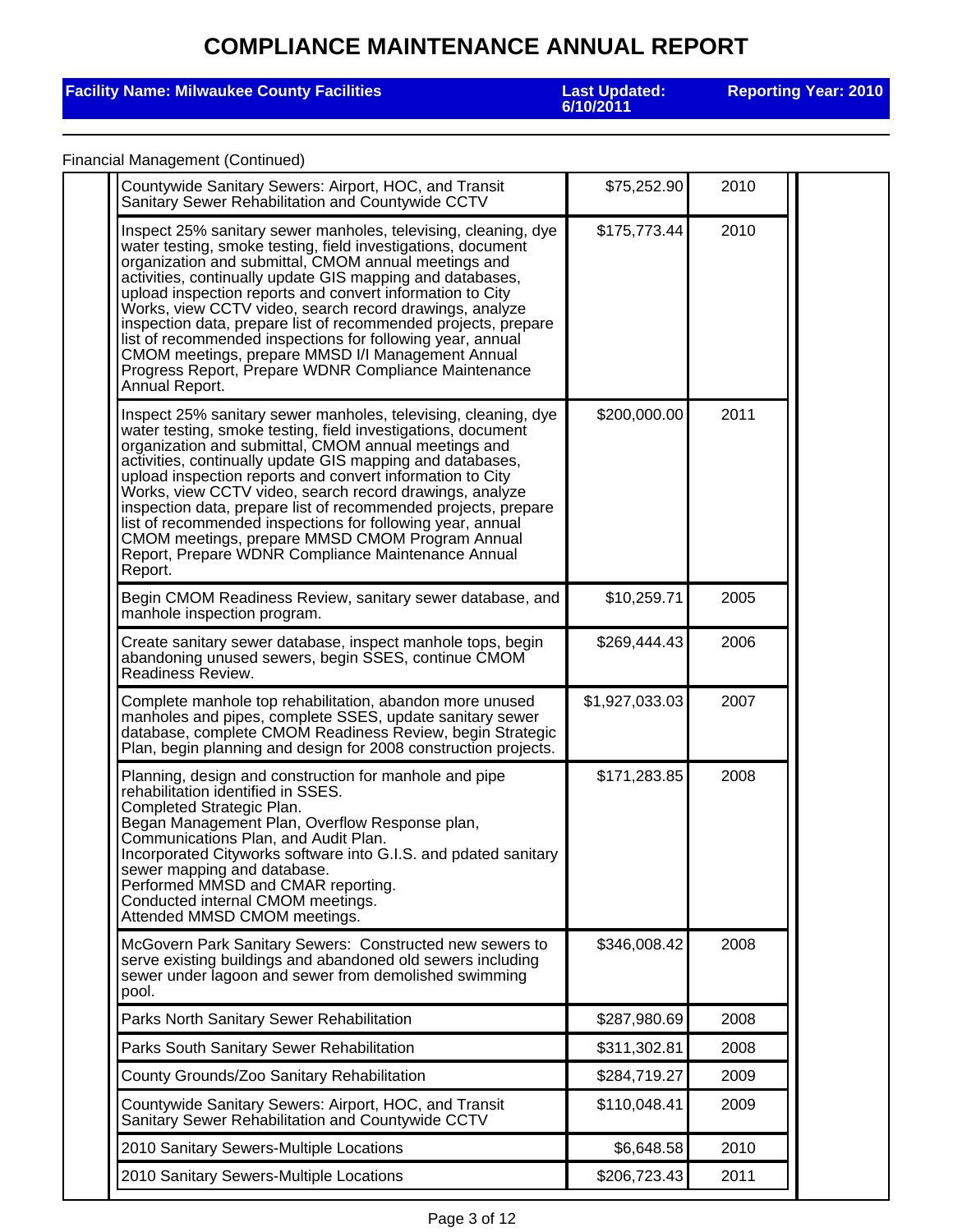| <b>Facility Name: Milwaukee County Facilities</b> | <b>Last Updated:</b><br>6/10/2011 | <b>Reporting Year: 2010</b> |
|---------------------------------------------------|-----------------------------------|-----------------------------|
|                                                   |                                   |                             |

#### Financial Management (Continued)

| Correct deficiencies identified during previous year's<br>inspections.                                                                                                                                                                                                                                                                                                                                                                                                                                                                                                                                                          | \$150,000.00 | 2012 |  |
|---------------------------------------------------------------------------------------------------------------------------------------------------------------------------------------------------------------------------------------------------------------------------------------------------------------------------------------------------------------------------------------------------------------------------------------------------------------------------------------------------------------------------------------------------------------------------------------------------------------------------------|--------------|------|--|
| Inspect 25% sanitary sewer manholes, televising, cleaning, dye<br>water testing, smoke testing, field investigations, document<br>organization and submittal, CMOM annual meetings and<br>activities, continually update GIS mapping and databases,<br>upload inspection reports and convert information to City<br>Works, view CCTV video, search record drawings, analyze<br>inspection data, prepare list of recommended projects, prepare<br>list of recommended inspections for following year, annual<br>CMOM meetings, prepare MMSD CMOM Program Annual<br>Report, Prepare WDNR Compliance Maintenance Annual<br>Report. | \$175,000.00 | 2012 |  |
| <b>Financial Management General Comments:</b>                                                                                                                                                                                                                                                                                                                                                                                                                                                                                                                                                                                   |              |      |  |
|                                                                                                                                                                                                                                                                                                                                                                                                                                                                                                                                                                                                                                 |              |      |  |

| Total Points Generated               |  |
|--------------------------------------|--|
| Score (100 - Total Points Generated) |  |
| <b>Section Grade</b>                 |  |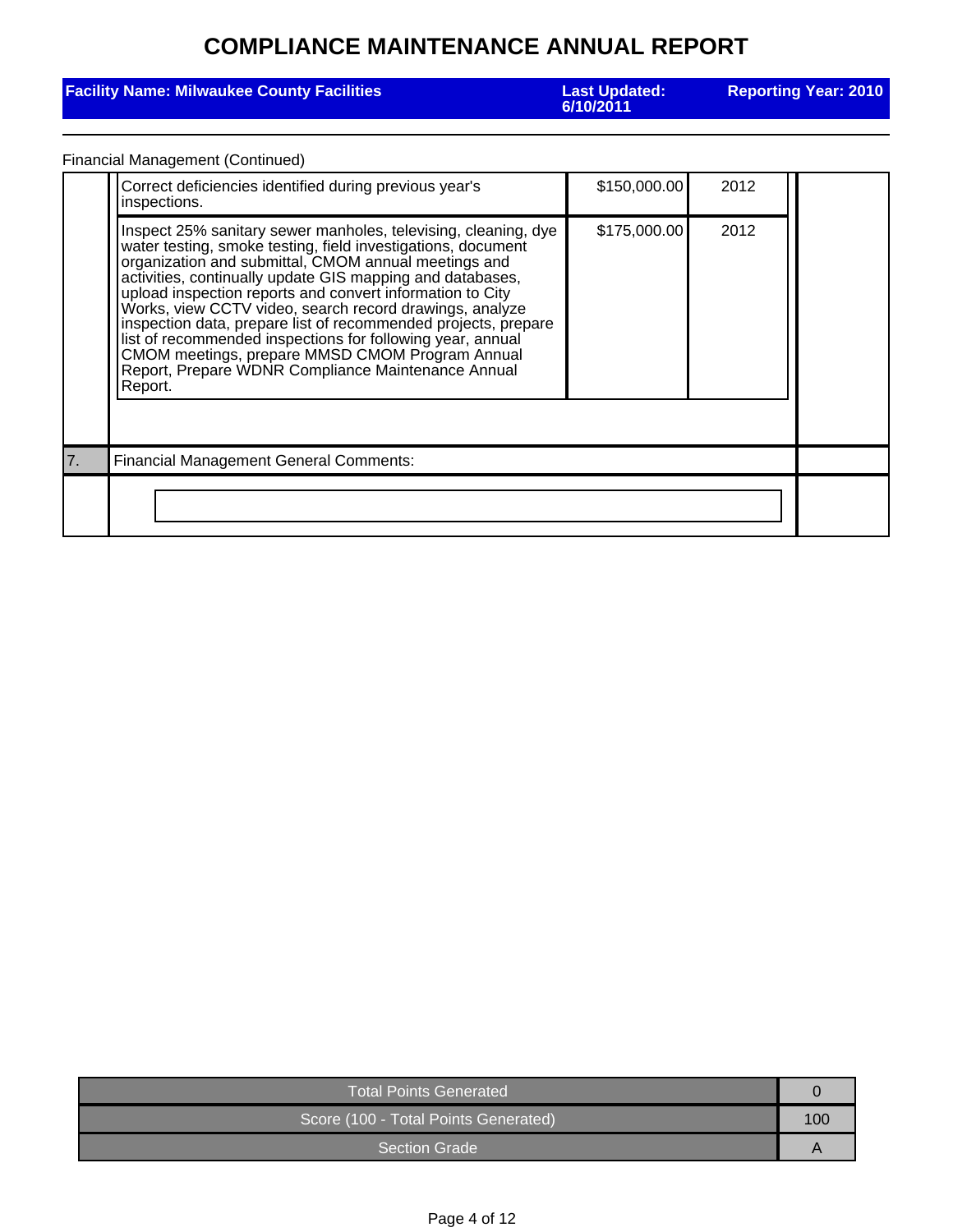#### **Facility Name: Milwaukee County Facilities**

**6/20/2011**

**Reporting Year: 2010**

|            |                | <b>Sanitary Sewer Collection Systems</b>                                                                                                                                                                                                                                                                                                                                                                                                                                                                                                                               |               |
|------------|----------------|------------------------------------------------------------------------------------------------------------------------------------------------------------------------------------------------------------------------------------------------------------------------------------------------------------------------------------------------------------------------------------------------------------------------------------------------------------------------------------------------------------------------------------------------------------------------|---------------|
|            |                | <b>Questions</b>                                                                                                                                                                                                                                                                                                                                                                                                                                                                                                                                                       | <b>Points</b> |
| $\vert$ 1. | WPDES permit?  | Do you have a Capacity, Management, Operation & Maintenance(CMOM) requirement in your                                                                                                                                                                                                                                                                                                                                                                                                                                                                                  |               |
|            |                | Yes<br>O<br><b>No</b>                                                                                                                                                                                                                                                                                                                                                                                                                                                                                                                                                  |               |
| 2.         |                | Did you have a documented (written records/files, computer files, video tapes, etc.) sanitary sewer<br>collection system operation & maintenance or CMOM program last calendar year?                                                                                                                                                                                                                                                                                                                                                                                   | 0             |
|            |                | Yes (go to question 3)<br>O<br>No (30 points) (go to question 4)                                                                                                                                                                                                                                                                                                                                                                                                                                                                                                       |               |
| 3.         | CMOM program.: | Check the elements listed below that are included in your Operation and Maintenance (O&M) or                                                                                                                                                                                                                                                                                                                                                                                                                                                                           |               |
|            | ⊠              | Goals: Describe the specific goals you have for your collection system:<br>1. Comply with the conditions of the WPDES permit 2. Minimize the occurrence of<br>preventable overflows 3. Ensure proper O&M is performed on County sewer<br>collection system assets 4. Improve or maintain system reliability 5. Reduce the<br>potential threat to human health from sewer overflows 6. Provide adequate capacity<br>to convey peak flow 7. Manage infiltration and inflow 8. Protect collection system<br>worker health and safety 9. Operate a continuous CMOM Program |               |
|            | ⊠              | Organization: Do you have the following written organizational elements (check only<br>those that you have):<br>Χ<br>Ownership and governing body description<br>Χ<br>Organizational chart<br>$\mathbb{R}$<br>Personnel and position descriptions<br>Χ<br>Internal communication procedures<br>Public information and education program                                                                                                                                                                                                                                |               |
|            | ⊠              | Legal Authority: Do you have the legal authority for the following (check only those that<br>apply):<br>Sewer use ordinance<br>Last Revised MM/DD/YYYY<br>Pretreatment/Industrial control Programs<br>Fat, Oil and Grease control<br>Illicit discharges (commercial, industrial)<br>Private property clear water (sump pumps, roof or foundation drains, etc)<br>$\mathcal{L}$<br>Private lateral inspections/repairs<br>Σ<br>Service and management agreements                                                                                                        |               |
|            | $\mathbb Z$    | <b>Maintenance Activities: details in Question 4</b><br>Design and Performance Provisions: How do you ensure that your sewer system is<br>designed and constructed properly?<br>State plumbing code<br>DNR NR 110 standards<br>Local municipal code requirements<br>Construction, inspection and testing<br>Others:                                                                                                                                                                                                                                                    |               |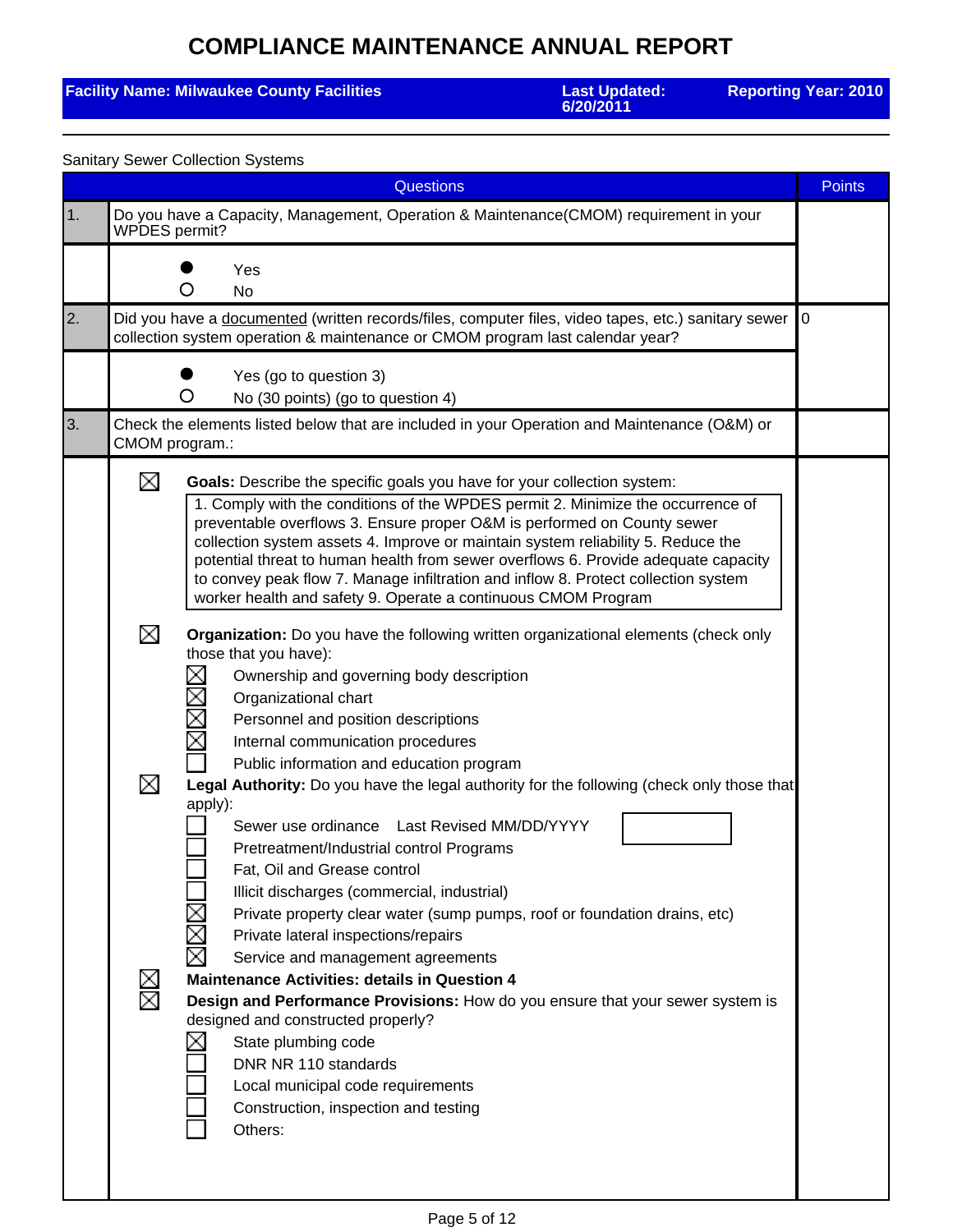|    |                        | <b>Facility Name: Milwaukee County Facilities</b>                                                                                                                                                                                                                                                                                                                                                                                                                                                                                                                                                                                                                                                                                                                                                                                                                                                                                                                                                    |     |                                                                                                                                                                                                                                                                                                                                                                                                                                                                                                                                           | <b>Last Updated:</b><br>6/20/2011 | <b>Reporting Year: 2010</b> |
|----|------------------------|------------------------------------------------------------------------------------------------------------------------------------------------------------------------------------------------------------------------------------------------------------------------------------------------------------------------------------------------------------------------------------------------------------------------------------------------------------------------------------------------------------------------------------------------------------------------------------------------------------------------------------------------------------------------------------------------------------------------------------------------------------------------------------------------------------------------------------------------------------------------------------------------------------------------------------------------------------------------------------------------------|-----|-------------------------------------------------------------------------------------------------------------------------------------------------------------------------------------------------------------------------------------------------------------------------------------------------------------------------------------------------------------------------------------------------------------------------------------------------------------------------------------------------------------------------------------------|-----------------------------------|-----------------------------|
|    |                        | <b>Sanitary Sewer Collection Systems (Continued)</b>                                                                                                                                                                                                                                                                                                                                                                                                                                                                                                                                                                                                                                                                                                                                                                                                                                                                                                                                                 |     |                                                                                                                                                                                                                                                                                                                                                                                                                                                                                                                                           |                                   |                             |
|    | ∐<br>⊠<br>⊠            | Overflow Emergency Response Plan: Does your emergency response capability<br>include (check only those that you have):<br>Alarm system and routine testing<br>Emergency equipment<br><b>Emergency procedures</b><br>Capacity Assurance: How well do you know your sewer system? Do you have the<br>following?<br>Χ<br>Current and up-to-date sewer map<br>Sewer system plans and specifications<br>Manhole location map<br>$\boxtimes$<br>⊠<br>Lift station O&M manuals<br>Within your sewer system have you identified the following?<br>$\boxtimes$<br>Areas with flat sewers<br>Areas with surcharging<br>Areas with bottlenecks or constrictions<br>$\boxtimes$<br>Areas with heavy root growth<br>Annual Self-Auditing of your O&M/CMOM Program to ensure above components are<br>being implemented, evaluated, and re-prioritized as needed.<br>Special Studies Last Year(check only if applicable):<br>Infiltration/Inflow (I/I) Analysis<br><b>Lift Station Evaluation Report</b><br>Others: |     | Communications/Notifications (DNR, Internal, Public, Media etc)<br>Lift station pump and wet well capacity information<br>Areas with chronic basement backups or SSO's<br>Areas with excess debris, solids or grease accumulation<br>Areas with excessive infiltration/inflow (I/I)<br>Sewers with severe defects that affect flow capacity<br>Adequacy of capacity for new connections<br>Lift station capacity and/or pumping problems<br>Sewer System Evaluation Survey (SSES)<br>Sewer Evaluation and Capacity Managment Plan (SECAP) |                                   |                             |
| 4. |                        | Did your sanitary sewer collection system maintenance program include the following<br>maintenance activities? Complete all that apply and indicate the amount maintained:                                                                                                                                                                                                                                                                                                                                                                                                                                                                                                                                                                                                                                                                                                                                                                                                                           |     |                                                                                                                                                                                                                                                                                                                                                                                                                                                                                                                                           |                                   |                             |
|    | Cleaning               |                                                                                                                                                                                                                                                                                                                                                                                                                                                                                                                                                                                                                                                                                                                                                                                                                                                                                                                                                                                                      | 8.4 | % of system/year                                                                                                                                                                                                                                                                                                                                                                                                                                                                                                                          |                                   |                             |
|    | Root Removal           |                                                                                                                                                                                                                                                                                                                                                                                                                                                                                                                                                                                                                                                                                                                                                                                                                                                                                                                                                                                                      | .85 | % of system/year                                                                                                                                                                                                                                                                                                                                                                                                                                                                                                                          |                                   |                             |
|    | <b>Flow Monitoring</b> |                                                                                                                                                                                                                                                                                                                                                                                                                                                                                                                                                                                                                                                                                                                                                                                                                                                                                                                                                                                                      | 5   | % of system/year                                                                                                                                                                                                                                                                                                                                                                                                                                                                                                                          |                                   |                             |
|    | <b>Smoke Testing</b>   |                                                                                                                                                                                                                                                                                                                                                                                                                                                                                                                                                                                                                                                                                                                                                                                                                                                                                                                                                                                                      | 0   | % of system/year                                                                                                                                                                                                                                                                                                                                                                                                                                                                                                                          |                                   |                             |
|    |                        | Sewer Line Televising                                                                                                                                                                                                                                                                                                                                                                                                                                                                                                                                                                                                                                                                                                                                                                                                                                                                                                                                                                                | 8.4 | % of system/year                                                                                                                                                                                                                                                                                                                                                                                                                                                                                                                          |                                   |                             |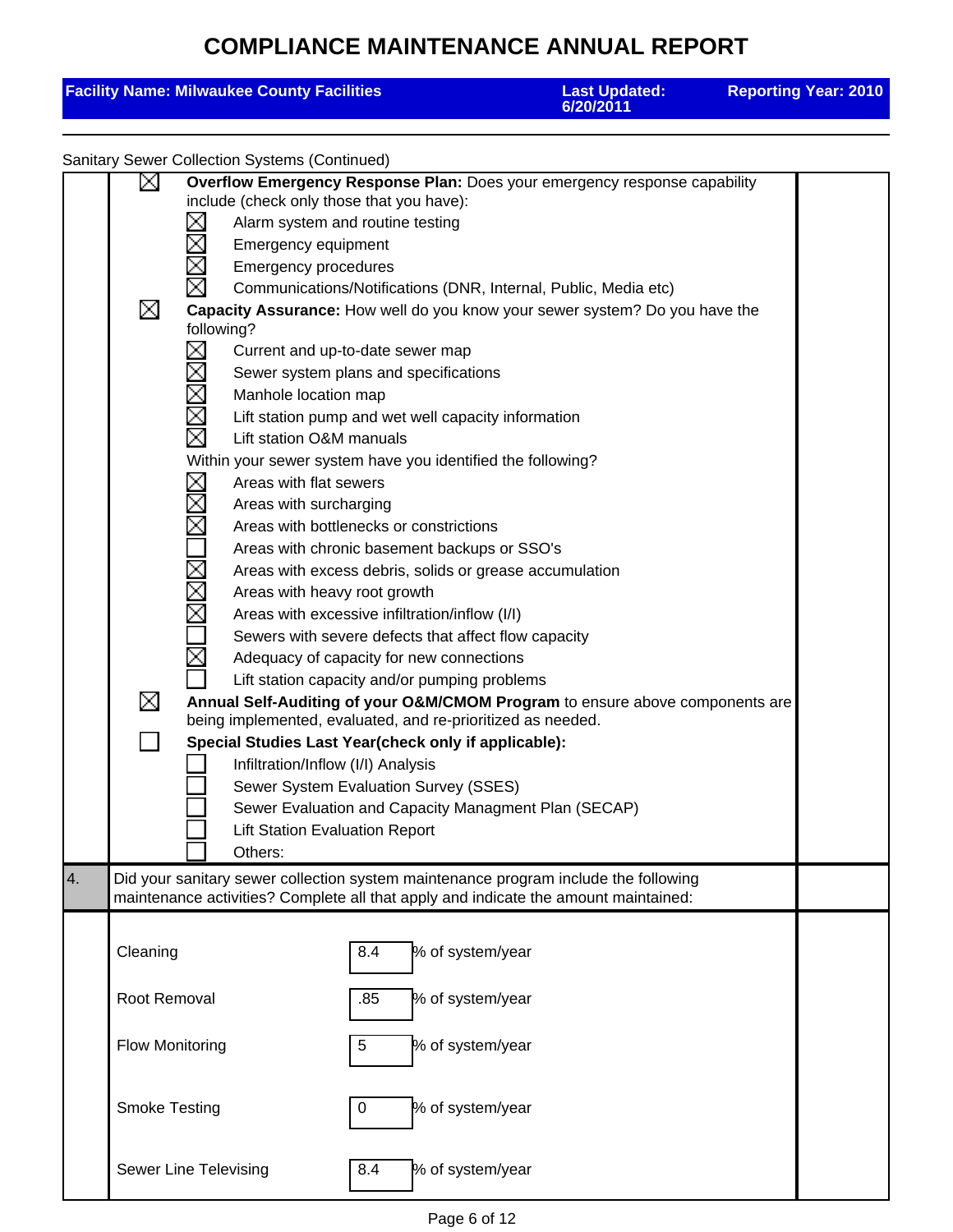|    | <b>Facility Name: Milwaukee County Facilities</b> |                         |                                                                                 |                          | <b>Last Updated:</b><br>6/20/2011                                                                                                                                                                                                                                                |  | <b>Reporting Year: 2010</b> |
|----|---------------------------------------------------|-------------------------|---------------------------------------------------------------------------------|--------------------------|----------------------------------------------------------------------------------------------------------------------------------------------------------------------------------------------------------------------------------------------------------------------------------|--|-----------------------------|
|    | Sanitary Sewer Collection Systems (Continued)     |                         |                                                                                 |                          |                                                                                                                                                                                                                                                                                  |  |                             |
|    | Manhole Inspections                               |                         | 18.7                                                                            | % of system/year         |                                                                                                                                                                                                                                                                                  |  |                             |
|    | <b>Lift Station O&amp;M</b>                       |                         | 1                                                                               | # per L.S/year           |                                                                                                                                                                                                                                                                                  |  |                             |
|    | <b>Manhole Rehabilitation</b>                     |                         | 4.5                                                                             | % of manholes rehabed    |                                                                                                                                                                                                                                                                                  |  |                             |
|    | <b>Mainline Rehabilitation</b>                    |                         | 2.05                                                                            | % of sewer lines rehabed |                                                                                                                                                                                                                                                                                  |  |                             |
|    | <b>Private Sewer Inspections</b>                  |                         | 0                                                                               | % of system/year         |                                                                                                                                                                                                                                                                                  |  |                             |
|    | Private Sewer I/I Removal                         |                         | 0                                                                               | % of private services    |                                                                                                                                                                                                                                                                                  |  |                             |
|    |                                                   |                         | three backups were contained within the building.                               |                          | Please include additional comments about your sanitary sewer collection system below:<br>Three building ejector systems required maintenance: South Shore Park Pavilion - cleaned<br>out ejector pit. Bender Park - Replaced two ejector pumps. Greenhouse - Repaired Floats All |  |                             |
| 5. |                                                   |                         | Provide the following collection system and flow information for the past year: |                          |                                                                                                                                                                                                                                                                                  |  |                             |
|    | 35.98                                             |                         | Total Actual Amount of Precipitation Last Year                                  |                          |                                                                                                                                                                                                                                                                                  |  |                             |
|    | 31.3                                              |                         | Annual Average Precipitation (for your location)                                |                          |                                                                                                                                                                                                                                                                                  |  |                             |
|    | 42.53                                             | Miles of Sanitary Sewer |                                                                                 |                          |                                                                                                                                                                                                                                                                                  |  |                             |
|    | 29<br><b>Number of Lift Stations</b>              |                         |                                                                                 |                          |                                                                                                                                                                                                                                                                                  |  |                             |
|    | Number of Lift Station Failure<br>0               |                         |                                                                                 |                          |                                                                                                                                                                                                                                                                                  |  |                             |
|    | 0                                                 |                         | Number of Sewer Pipe Failures                                                   |                          |                                                                                                                                                                                                                                                                                  |  |                             |
|    | 0                                                 |                         | Number of Basement Backup Occurrences                                           |                          |                                                                                                                                                                                                                                                                                  |  |                             |
|    | 0                                                 | Number of Complaints    |                                                                                 |                          |                                                                                                                                                                                                                                                                                  |  |                             |

Average Daily Flow in MGD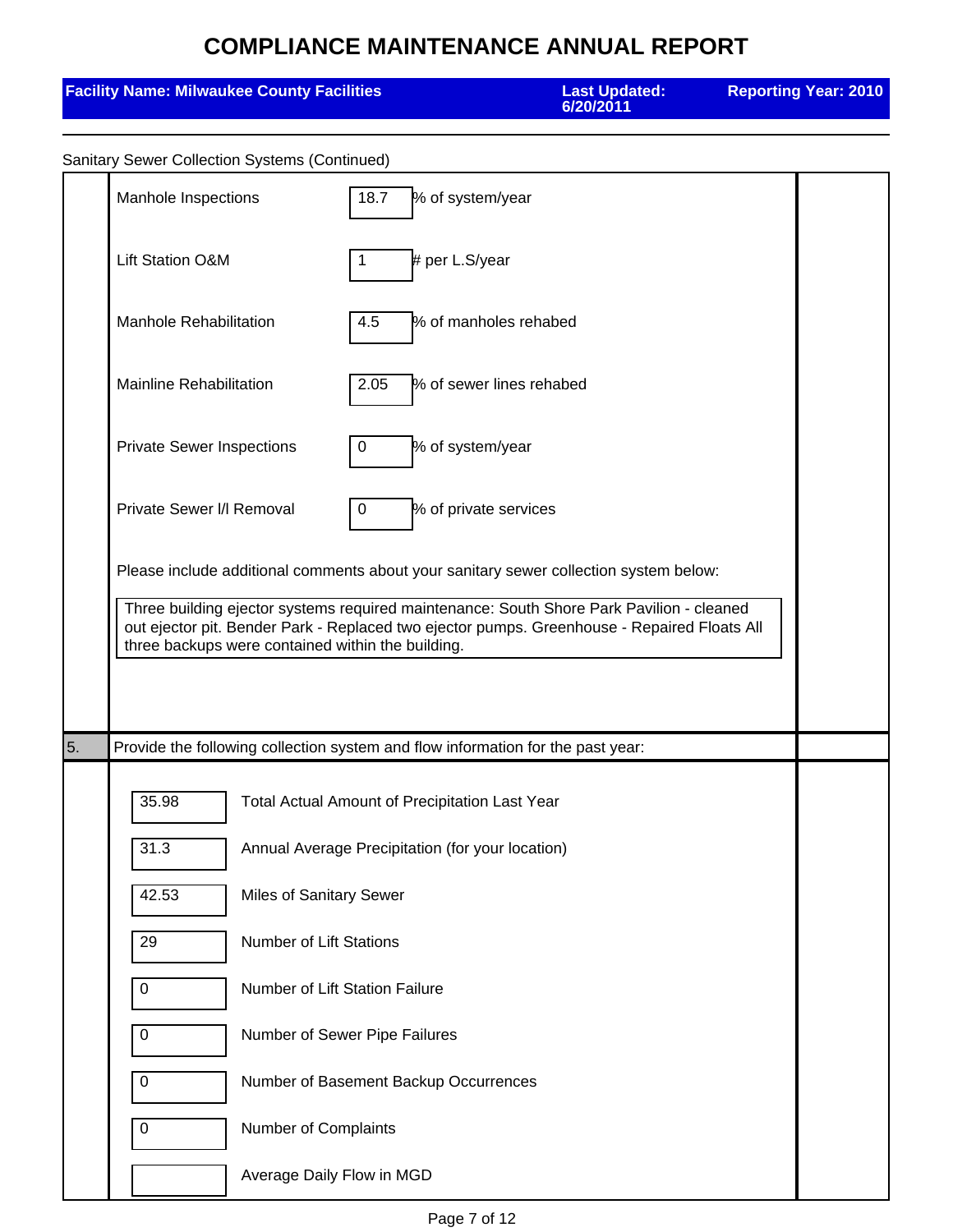| <b>Facility Name: Milwaukee County Facilities</b> | <b>Last Updated:</b><br>6/20/2011 | <b>Reporting Year: 2010</b> |
|---------------------------------------------------|-----------------------------------|-----------------------------|
| Sanitary Sewer Collection Systems (Continued)     |                                   |                             |
| Peak Monthly Flow in MGD(if available)            |                                   |                             |
| Peak Hourly Flow in MGD(if available)             |                                   |                             |
|                                                   |                                   |                             |
|                                                   |                                   |                             |
|                                                   |                                   |                             |
|                                                   |                                   |                             |
|                                                   |                                   |                             |
|                                                   |                                   |                             |
|                                                   |                                   |                             |
|                                                   |                                   |                             |
|                                                   |                                   |                             |
|                                                   |                                   |                             |
|                                                   |                                   |                             |
|                                                   |                                   |                             |
|                                                   |                                   |                             |
|                                                   |                                   |                             |
|                                                   |                                   |                             |
|                                                   |                                   |                             |
|                                                   |                                   |                             |
|                                                   |                                   |                             |
|                                                   |                                   |                             |
|                                                   |                                   |                             |
|                                                   |                                   |                             |
|                                                   |                                   |                             |
|                                                   |                                   |                             |
|                                                   |                                   |                             |
|                                                   |                                   |                             |
|                                                   |                                   |                             |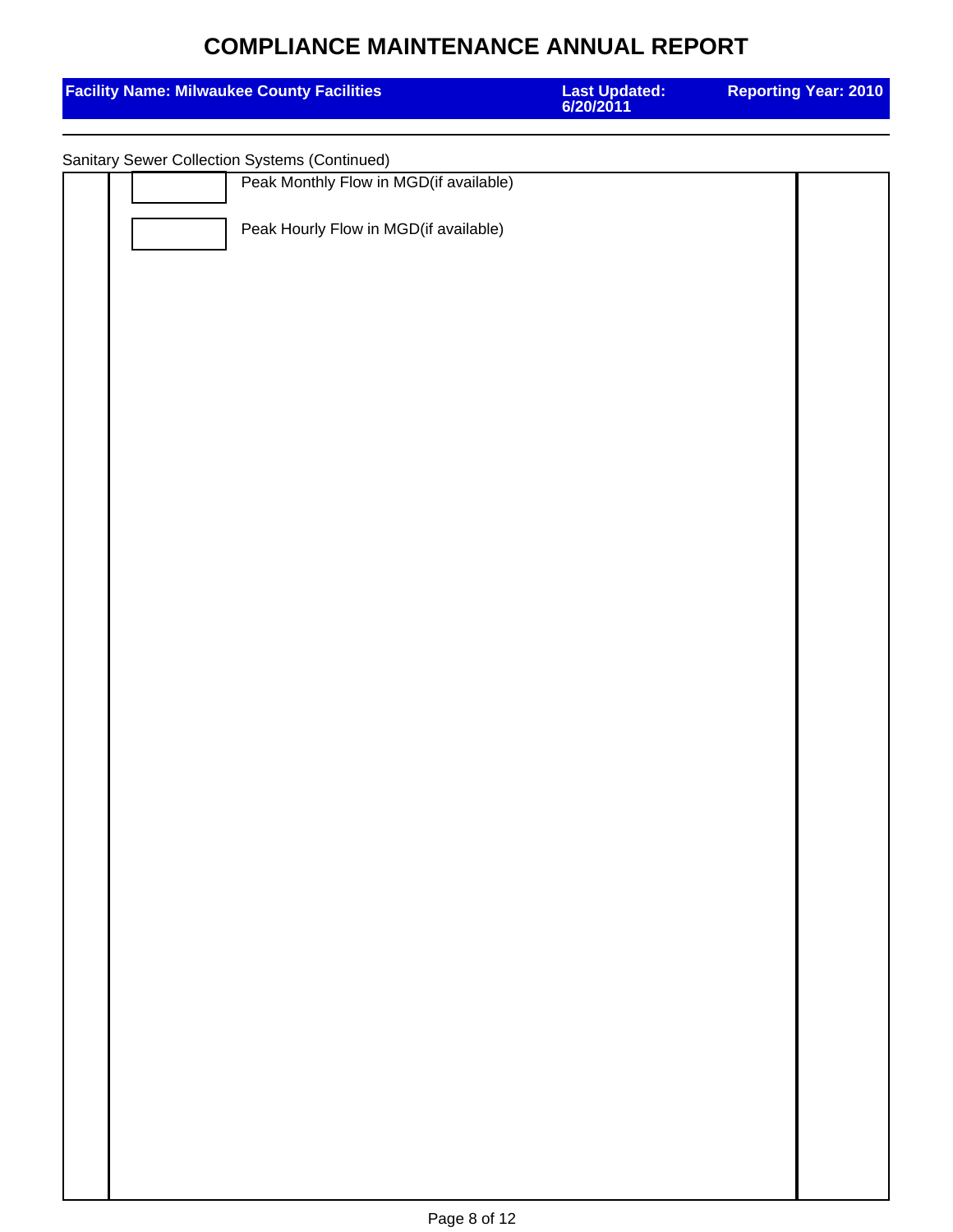|    |                          | <b>Facility Name: Milwaukee County Facilities</b>                     | <b>Last Updated:</b><br>6/20/2011                                                                                                                                                       |                          | <b>Reporting Year: 2010</b> |
|----|--------------------------|-----------------------------------------------------------------------|-----------------------------------------------------------------------------------------------------------------------------------------------------------------------------------------|--------------------------|-----------------------------|
|    |                          | <b>Sanitary Sewer Collection Systems (Continued)</b>                  |                                                                                                                                                                                         |                          |                             |
|    |                          |                                                                       | NUMBER OF SANITARY SEWER OVERFLOWS (SSO) REPORTED (10 POINTS PER OCCURRENCE)                                                                                                            |                          | 0                           |
|    | Date                     | Location                                                              | Cause                                                                                                                                                                                   | Estimated<br>Volume (MG) |                             |
|    | NONE REPORTED            |                                                                       |                                                                                                                                                                                         |                          |                             |
|    |                          | Yes                                                                   | Were there SSOs that occurred last year that are not listed above?                                                                                                                      |                          |                             |
|    | O                        | <b>No</b><br>If Yes, list the SSOs that occurred:                     |                                                                                                                                                                                         |                          |                             |
|    |                          | from the Bradford Bathhouse concession kitchen.                       | 2010-06-12: Lincoln Memorial Drive Sanitary Sewer Overflow due to grease in the pipe                                                                                                    |                          |                             |
|    |                          |                                                                       |                                                                                                                                                                                         |                          |                             |
|    |                          | PERFORMANCE INDICATORS                                                |                                                                                                                                                                                         |                          |                             |
|    | 0.00                     | Lift Station Failures(failures/ps/year)                               |                                                                                                                                                                                         |                          |                             |
|    | 0.00                     |                                                                       | Sewer Pipe Failures(pipe failures/sewer mile/yr)                                                                                                                                        |                          |                             |
|    | 0.00                     |                                                                       | Sanitary Sewer Overflows (number/sewer mile/yr)                                                                                                                                         |                          |                             |
|    | 0.00                     | Basement Backups(number/sewer mile)                                   |                                                                                                                                                                                         |                          |                             |
|    | 0.00                     | Complaints (number/sewer mile)                                        |                                                                                                                                                                                         |                          |                             |
|    |                          |                                                                       | Peaking Factor Ratio (Peak Monthly: Annual Daily Average)                                                                                                                               |                          |                             |
|    |                          |                                                                       | Peaking Factor Ratio(Peak Hourly: Annual daily Average)                                                                                                                                 |                          |                             |
| 6. |                          | Was infiltration/inflow(I/I) significant in your community last year? |                                                                                                                                                                                         |                          |                             |
|    | Ő                        | Yes<br><b>No</b>                                                      |                                                                                                                                                                                         |                          |                             |
|    | If Yes, please describe: |                                                                       |                                                                                                                                                                                         |                          |                             |
|    |                          |                                                                       |                                                                                                                                                                                         |                          |                             |
| 7. |                          |                                                                       | Has infiltration/inflow and resultant high flows affected performance or created problems in your<br>collection system, lift stations, or treatment plant at any time in the past year? |                          |                             |
|    | O                        | Yes<br><b>No</b>                                                      |                                                                                                                                                                                         |                          |                             |
|    | If Yes, please describe: |                                                                       |                                                                                                                                                                                         |                          |                             |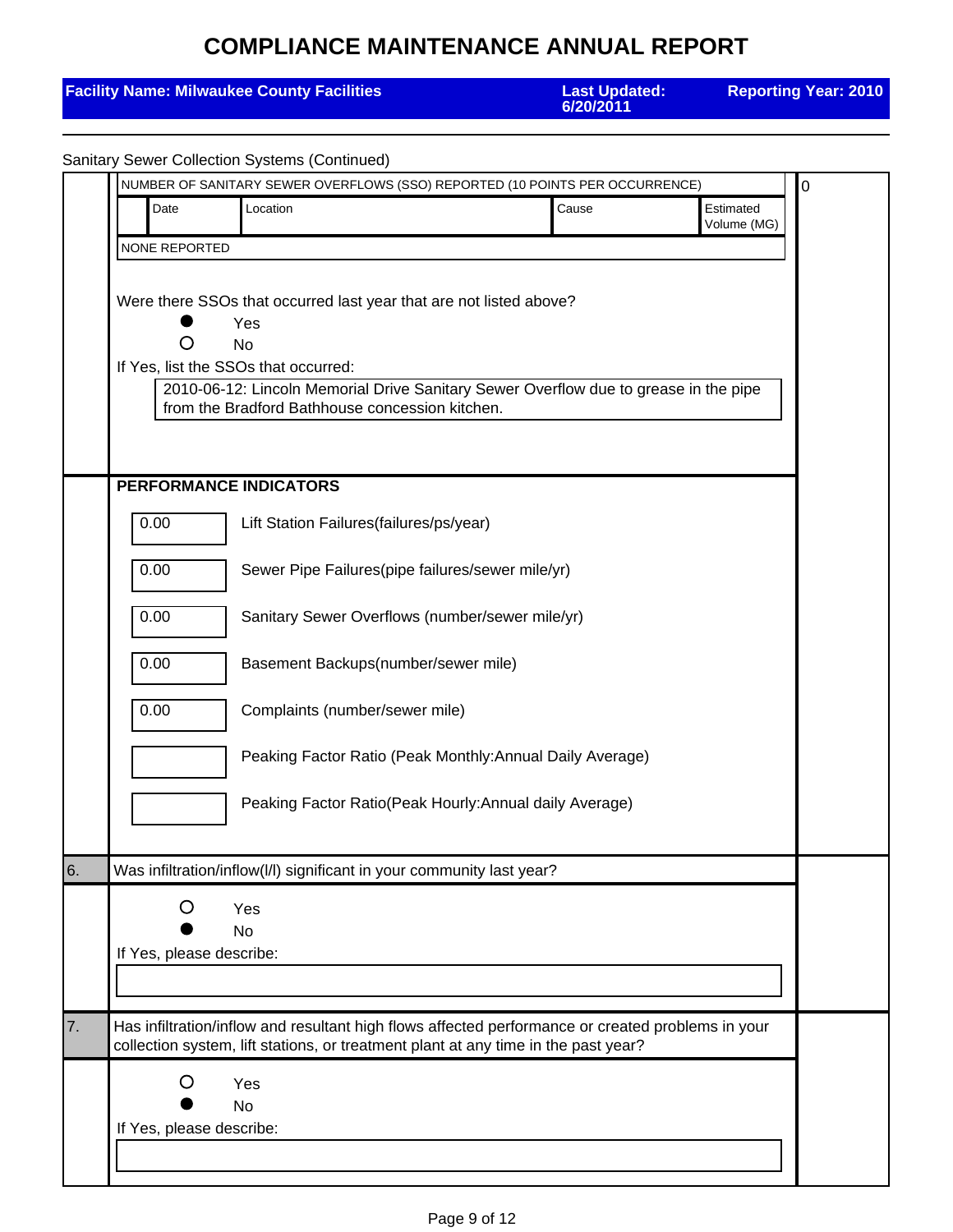|     | <b>Facility Name: Milwaukee County Facilities</b>                            | <b>Last Updated:</b><br>6/20/2011 | <b>Reporting Year: 2010</b> |
|-----|------------------------------------------------------------------------------|-----------------------------------|-----------------------------|
|     | <b>Sanitary Sewer Collection Systems (Continued)</b>                         |                                   |                             |
| 8.  | Explain any infiltration/inflow(I/I) changes this year from previous years?  |                                   |                             |
|     |                                                                              |                                   |                             |
| I9. | What is being done to address infiltration/inflow in your collection system? |                                   |                             |
|     |                                                                              |                                   |                             |

| <b>Total Points Generated</b>        |     |
|--------------------------------------|-----|
| Score (100 - Total Points Generated) | 100 |
| Section Grade                        |     |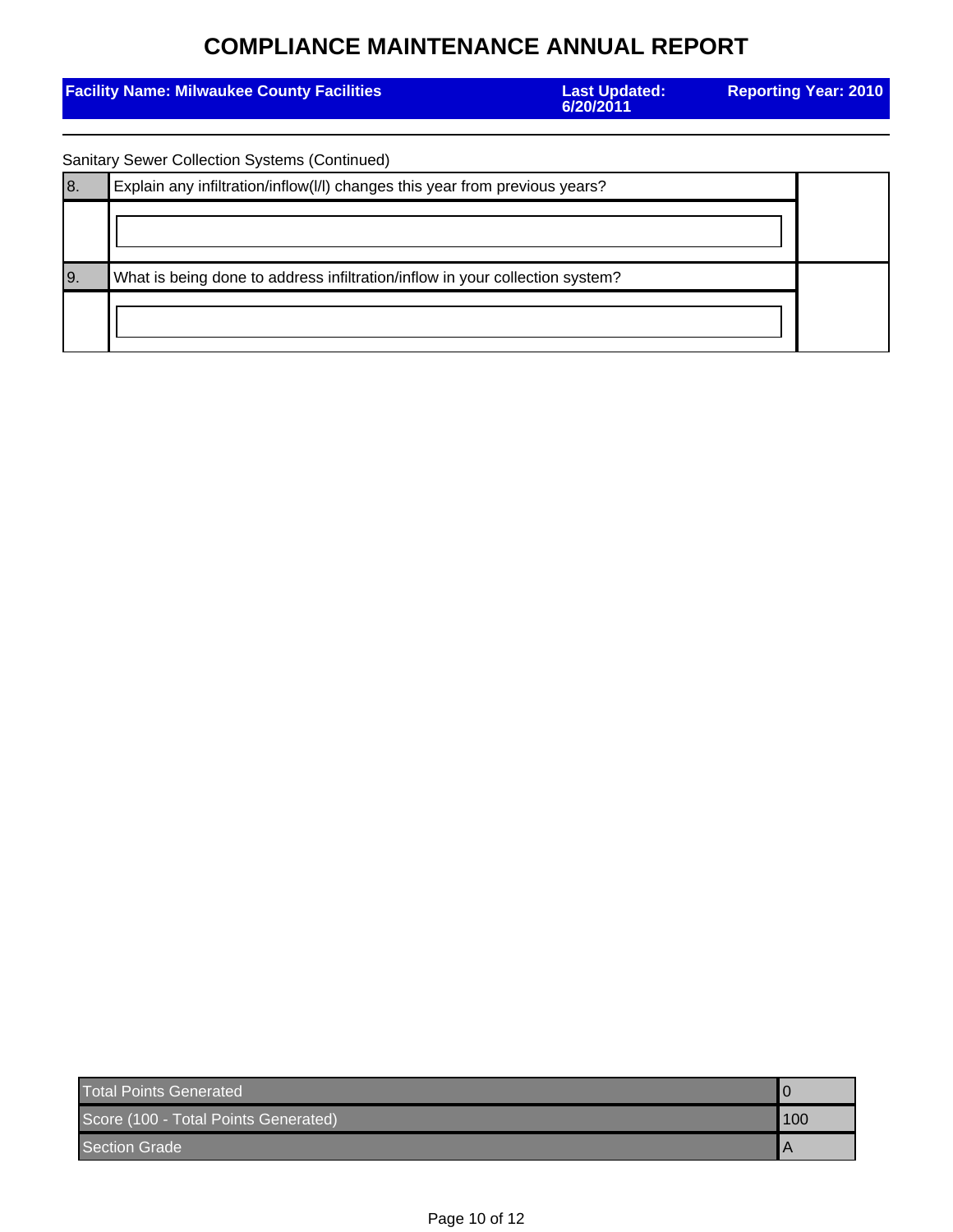| <b>Facility Name: Milwaukee County Facilities</b> | <b>Last Updated:</b> | <b>Reporting Year: 2010</b> |
|---------------------------------------------------|----------------------|-----------------------------|
|                                                   |                      |                             |

#### WPDES No.0047341

| <b>GRADING SUMMARY</b>        |                               |                               |                                    |                                 |  |  |  |
|-------------------------------|-------------------------------|-------------------------------|------------------------------------|---------------------------------|--|--|--|
| <b>SECTION</b>                | <b>LETTER</b><br><b>GRADE</b> | <b>GRADE</b><br><b>POINTS</b> | <b>WEIGHTING</b><br><b>FACTORS</b> | <b>SECTION</b><br><b>POINTS</b> |  |  |  |
| <b>Financial Management</b>   | A                             | 4.0                           |                                    |                                 |  |  |  |
| <b>Collection Systems</b>     | A                             | 4.0                           |                                    | 12                              |  |  |  |
| <b>TOTALS</b>                 |                               |                               | 16                                 |                                 |  |  |  |
| GRADE POINT AVERAGE(GPA)=4.00 |                               | 4.00                          |                                    |                                 |  |  |  |

Notes:

A = Voluntary Range

B = Voluntary Range

C = Recommendation Range (Response Required)

D = Action Range (Response Required)

F = Action Range (Response Required)